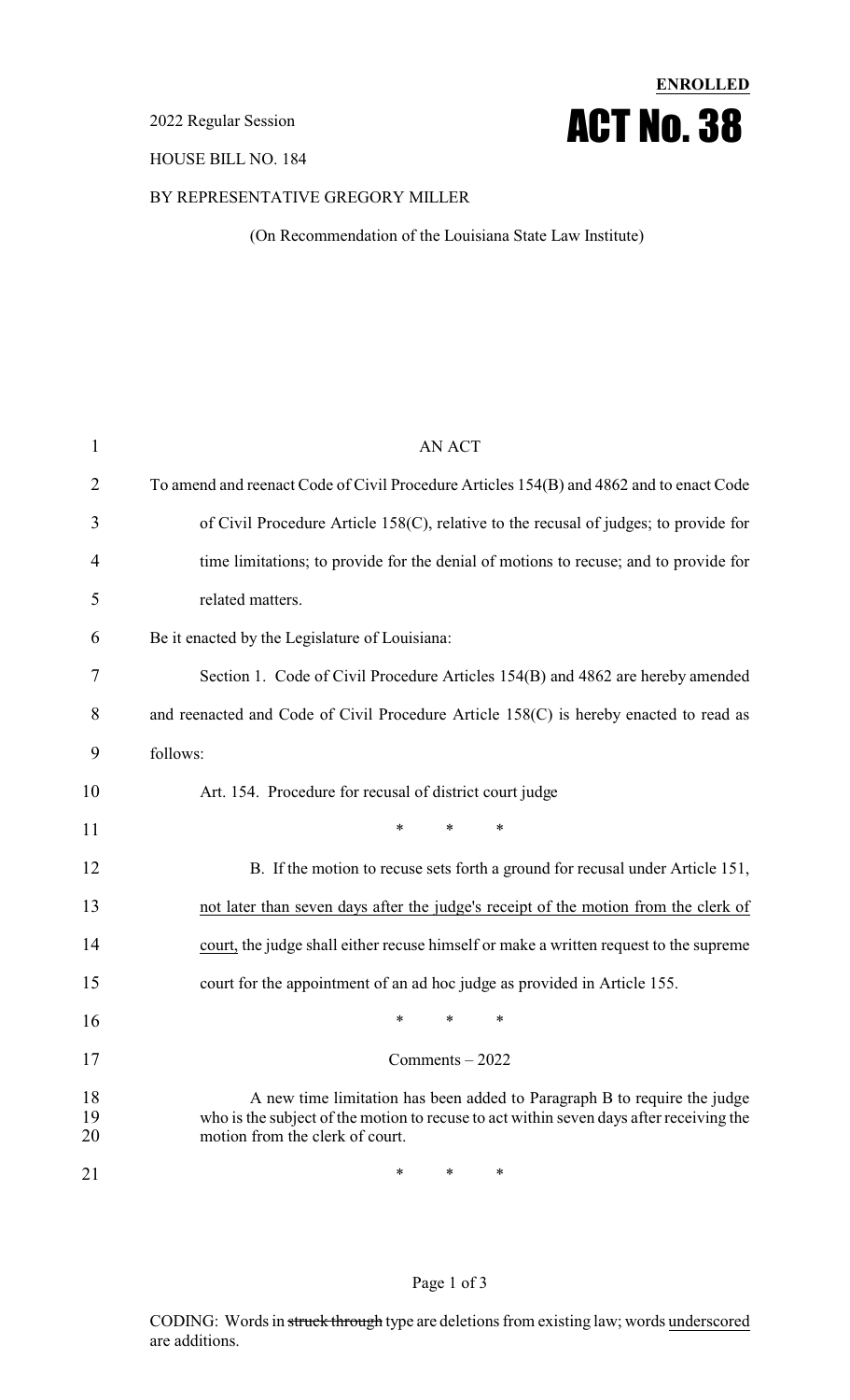| 1                          | Art. 158. Recusal of judge of court of appeal                                                                                                                                                                                                                                                                                                                                                                |
|----------------------------|--------------------------------------------------------------------------------------------------------------------------------------------------------------------------------------------------------------------------------------------------------------------------------------------------------------------------------------------------------------------------------------------------------------|
| 2                          | *<br>$\ast$<br>∗                                                                                                                                                                                                                                                                                                                                                                                             |
| 3                          | C. If the motion to recuse fails to set forth a ground for recusal under Article                                                                                                                                                                                                                                                                                                                             |
| 4                          | 151, the judge may deny the motion without the appointment of an ad hoc judge or                                                                                                                                                                                                                                                                                                                             |
| 5                          | a hearing but shall provide written reasons for the denial.                                                                                                                                                                                                                                                                                                                                                  |
| 6                          | $Comments - 2022$                                                                                                                                                                                                                                                                                                                                                                                            |
| 7<br>$\,8\,$<br>9<br>10    | Paragraph C of this Article is similar to Article 154 in that it allows a judge<br>of a court of appeal to deny a motion to recuse that fails to set forth a ground for<br>recusal without the appointment of an ad hoc judge or a hearing, but the judge must<br>give written reasons for the denial.                                                                                                       |
| 11                         | *<br>$\ast$<br>∗                                                                                                                                                                                                                                                                                                                                                                                             |
| 12                         | Art. 4862. Motion to recuse                                                                                                                                                                                                                                                                                                                                                                                  |
| 13                         | $\underline{A}$ . When a written motion is made to recuse a judge of a parish court or city                                                                                                                                                                                                                                                                                                                  |
| 14                         | court judge or a justice of the peace, not later than seven days after the judge or                                                                                                                                                                                                                                                                                                                          |
| 15                         | justice of the peace receives the motion from the clerk of court, the judge or justice                                                                                                                                                                                                                                                                                                                       |
| 16                         | of the peace shall either recuse himself, or the motion to recuse shall be tried in the                                                                                                                                                                                                                                                                                                                      |
| 17                         | manner provided by Article 4863.                                                                                                                                                                                                                                                                                                                                                                             |
| 18                         | B. If the motion to recuse fails to set forth a ground for recusal under Article                                                                                                                                                                                                                                                                                                                             |
| 19                         | 151, the judge or justice of the peace may deny the motion without the appointment                                                                                                                                                                                                                                                                                                                           |
| 20                         | of another judge or a hearing but shall provide written reasons for denial.                                                                                                                                                                                                                                                                                                                                  |
| 21                         | Comments - 2022                                                                                                                                                                                                                                                                                                                                                                                              |
| 22<br>23<br>24             | (a) A new time limitation has been added to Paragraph A of this Article to<br>require the judge or justice of the peace who is the subject of the motion to recuse<br>to act within seven days after receiving the motion from the clerk of court.                                                                                                                                                           |
| 25<br>26<br>27<br>28<br>29 | (b) Paragraph B of this Article is similar to Article 154 in that it allows a<br>judge of a parish or city court or a justice of the peace to deny a motion to recuse that<br>fails to set forth a ground for recusal under Article 151 without a hearing or the<br>appointment of another judge or justice of the peace, but the judge or justice of the<br>peace must give written reasons for the denial. |